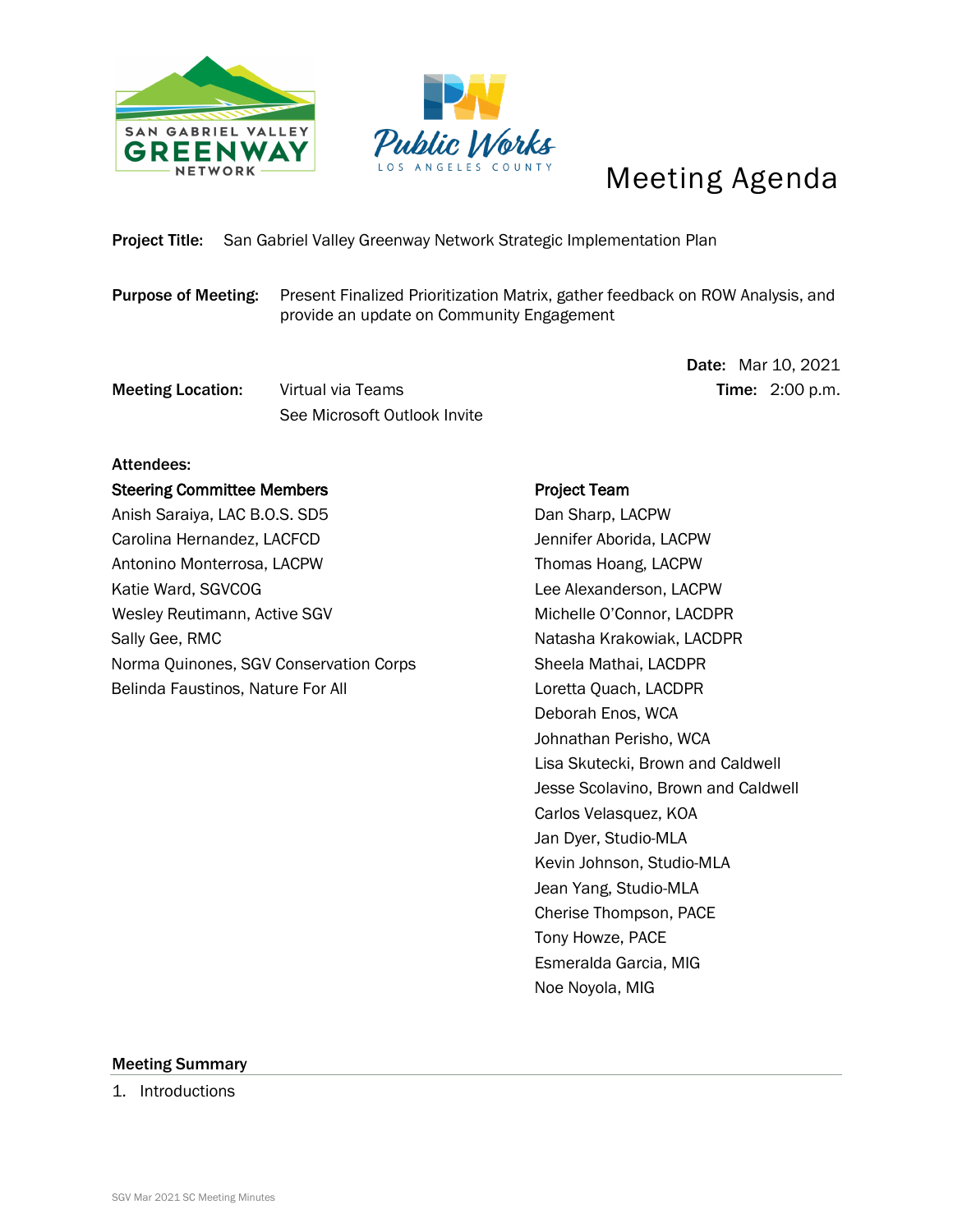- a. Welcoming remarks from LAC
- b. Roll call
- c. Comments from the January one-on-one meetings
- 2. PowerPoint Presentation
	- a. Schedule update (BC)
		- i. Dan Sharp noted that the team has completed review of existing studies and conditions and developed a GIS database. The team is now moving toward development of the Greenway Network Plan with bike path alternatives.

b. Finalized Prioritization Matrix/Maps (BC and Studio-MLA) Slides 5-6

- i. Dan Sharp reviewed prioritizations from the January meetings and confirms the finalized prioritization map with each Steering Committee member.
- ii. No objections were noted for the prioritization framework map.
- iii. Dan Sharp noted that areas with small gaps are areas where the channel system goes underground.
- c. ROW Width Analysis (Studio-MLA) Slides 8-24
	- i. Lisa Skutecki introduced the ROW analysis goals for today's discussion including discussion of options and tradeoffs for the greenway network.
- ii. Jan Dyer noted that minimum widths are drawn from state and federal guidelines. Over 50 percent of the tier 1 project areas have 24 or more feet of ROW width.
- iii. Jan Dyer noted that areas that do not have areas of equestrian uses can expand green infrastructure in the network.
- iv. Wesley Reutimann noted that many families would be using the trail so it would be ideal if the path could accommodate multiple uses. Space to provide both hard and soft surfaces would best serve all users including electric options.
	- 1. A question was raised on whether scooter share would work in the valley. Additionally, it was noted that running groups want soft bottoms/trails while bikers would like hard. Pinch points and under crossings must be taken into consideration for pedestrian safety.
- v. Poll: In a constrained condition, rank the following elements by order of importance in a greenway:



2. Result of Poll: Multi-use trail, tree canopy, pedestrian trails and paths, seating.

1.